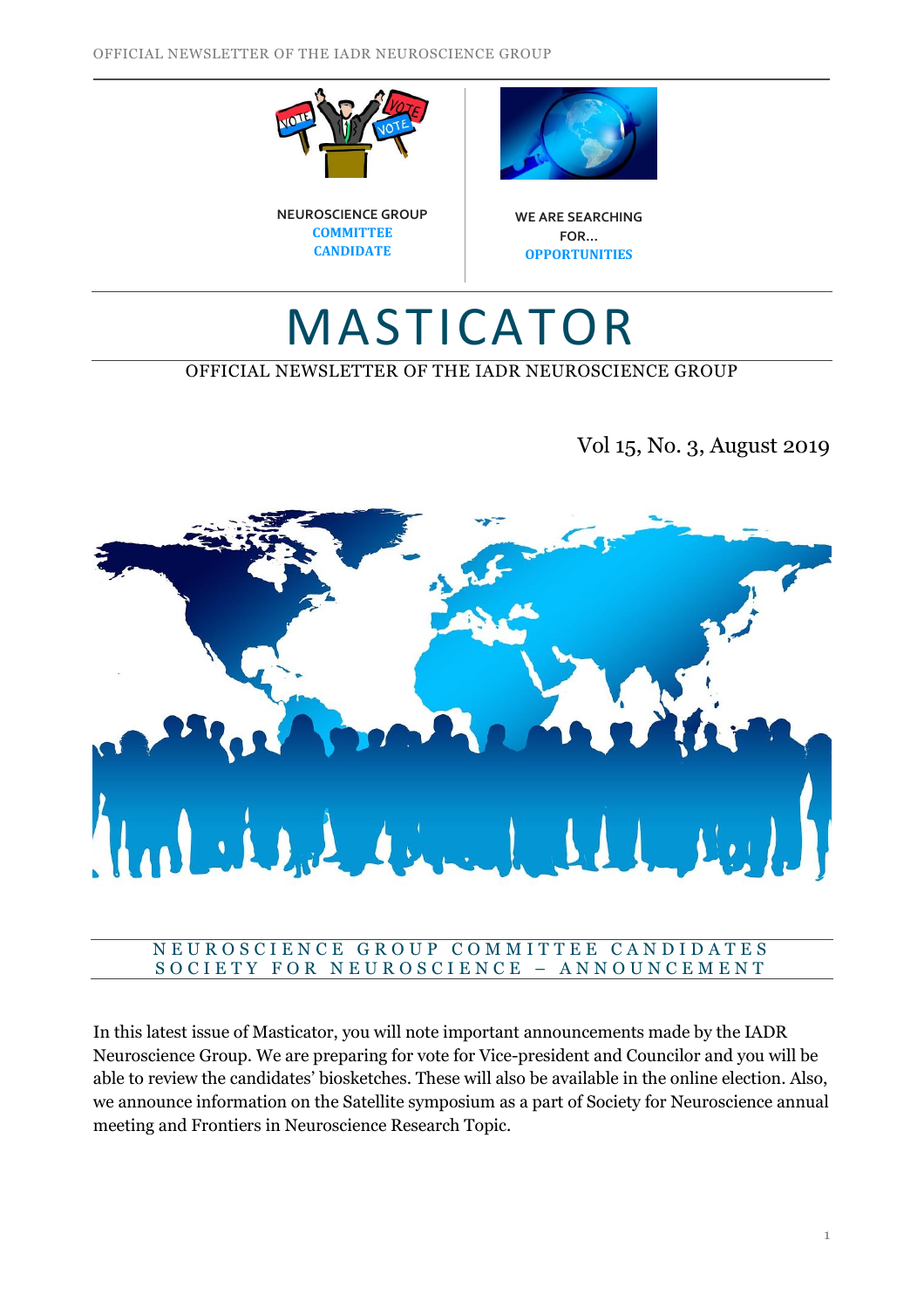# N E U ROSCIENCE GROUP **COMMITTEE** CANDIDATES' BIOSKETCH

#### **Candidates nominated for Vice president:**

### **Feng Tao**

Texas A&M University College of Dentistry

Dr. Feng Tao is a tenured Associate Professor in the Department of Biomedical Sciences at Texas A&M University College of Dentistry. His research projects have been funded by NIH/NIDCR. Dr. Tao is serving as the Chair of Research Committee at Texas A&M University College of Dentistry. He is an elected member of "Board of Directors" at Texas Pain Research Consortium. He has been serving as a member of Editorial Board for five peer-reviewed professional journals and an ad hoc peer reviewer for more than 20 journals. Dr. Tao has been an invited reviewer for NIH Study Sections, Johns Hopkins ACCM Seed Grant, NSF-sponsored Pilot Funding at Louisiana State University, Arizona Biomedical Research Commission, Britain Israel Research and Academic Exchange Partnership Regenerative Medicine Initiative, Wings for Life−Spinal Cord Research Foundation in Austria, Department of Veterans Affairs Rehabilitation Research and Development Service Spinal Cord Injury and Neuropathic Pain Panel, and The French National Research Agency in France. He served as a Guest Editor for the journal "Frontiers in Integrative Neuroscience" on Special Research Topic titled "Mechanisms of Orofacial Pain and Sex Differences" in 2018. In addition, Dr. Tao is an invited speaker in the symposim entitled "Role of Kinases in Etiology and Treatment of Orofacial Pain" at the 96th General Session & Exhibition of the International Association for Dental Research (IADR) in 2018, and he will be the Chair of symposium entitled "Functional and Neuroinflammatory Mechanisms of TMD Pain" at the 97th General Session & Exhibition of the IADR in June 2019.

## **John K. Neubert**

University of Florida

Ph.D., Oral Biology, University of California, Los Angeles (UCLA); D.D.S., UCLA; B.A., Biological Sciences with Honors and Distinction in the Major, UC Santa Barbara; Certificate in Orthodontics and Dentofacial Orthopedics, University of Florida (UF); Certificate in Orofacial Pain and Dysfunction, UCLA; Associate Professor (Tenured), Department of Orthodontics, UF; Member, Pain Research and Intervention Center of Excellence; Member, McKnight Brain Institute, UF and Graduate Faculty Status UF Interdisciplinary Program (IDP) in Biomedical Sciences—Neuroscience Emphasis.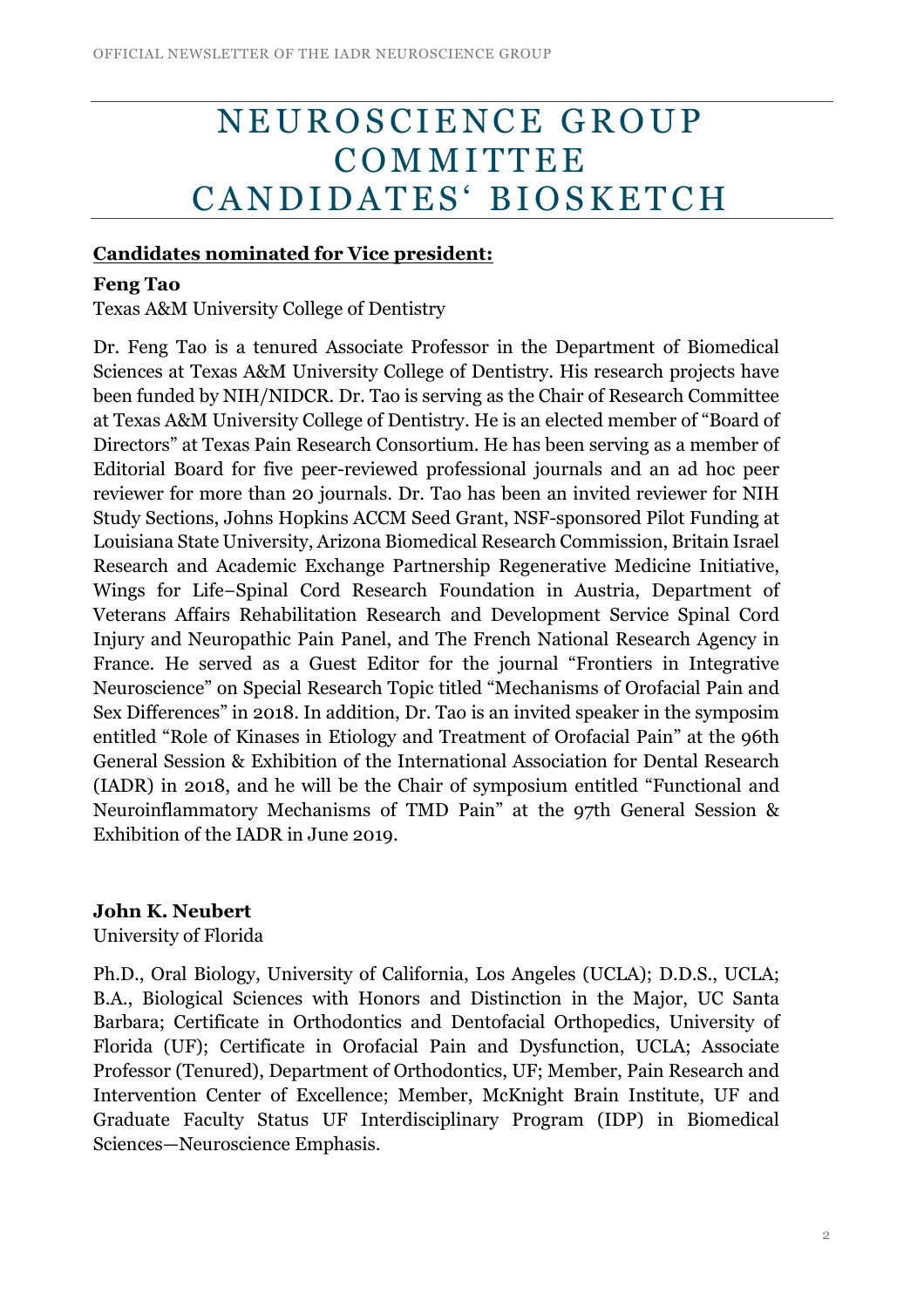My overall academic interests and experience in neuroscience primarily involve basic and translational pain research. This includes investigation of the role of peripheral thermal receptors and central sensitization on the expression of orofacial pain. Specifically, my laboratory has pioneered the assessment of orofacial pain in rodent models using operant testing paradigms. Operant tests are assays that better mimic human conditions by evaluating pain from the nociceptive sensation to the cognitive component, or in simpler terms, from how one feels pain to how one interprets and responds to the pain. My laboratory received national and international attention following an Associated Press release reporting on our work that characterized the placebo response in rodents. In translation of my basic and clinical interests, I have completed a clinical trial investigating patients with TMD to evaluate effects of topical capsaicin on pain relief. Recent grants will investigate mechanisms underlying trigeminal neuralagia (TN) using a translational approach in humans and rodents.

### **Man-Kyo Chung**

University of Maryland, Baltimore

Dr. Chung is a dentist scientist investigating the molecular mechanisms of orofacial pain focused on the roles of nociceptors and nociceptive molecules. He has been particularly interested in the roles of transient receptor potential (TRP) channels including vanilloid receptor TRPV1 from the context of multiple forms of orofacial pain conditions. Based on multiple approaches using mouse-based models, he studies mechanisms of tooth pain, craniofacial muscle pain and trigeminal neuropathic pain. Throughout his career, Dr. Chung has been actively collaborating with basic scientists, clinicians and industry. During last 11 years, his research has been continuously supported by NIH and currently he is serving as a principal investigator of two R01 awards. Dr. Chung has been serving as a member of multiple NIH review panels. Dr. Chung is an active member of IADR neuroscience group and organized multiple symposia in the recent IADR meetings. His research has been published in peer-reviewed journals including Nature Neuroscience, Journal of Neuroscience, Pain and Journal of Dental Research. He is currently serving as a member of editorial board of Molecular pain and Open pain Journal. Dr. Chung's career has also been dedicated to the education of dental students and graduate students.

# **Meiqing Wang**

Dept. Oral Anatomy and Physiology and TMD, College of Stomatology, the Fourth Military Medical University

Dr. Meiqing Wang received her bachelor (1985), master (1989) and PhD degree (1991) from Fourth Military Medical University (FMMU), Xi'an, China. She has been the Professor, from 1998, in Dept. Oral Anatomy and Physiology and TMJ, College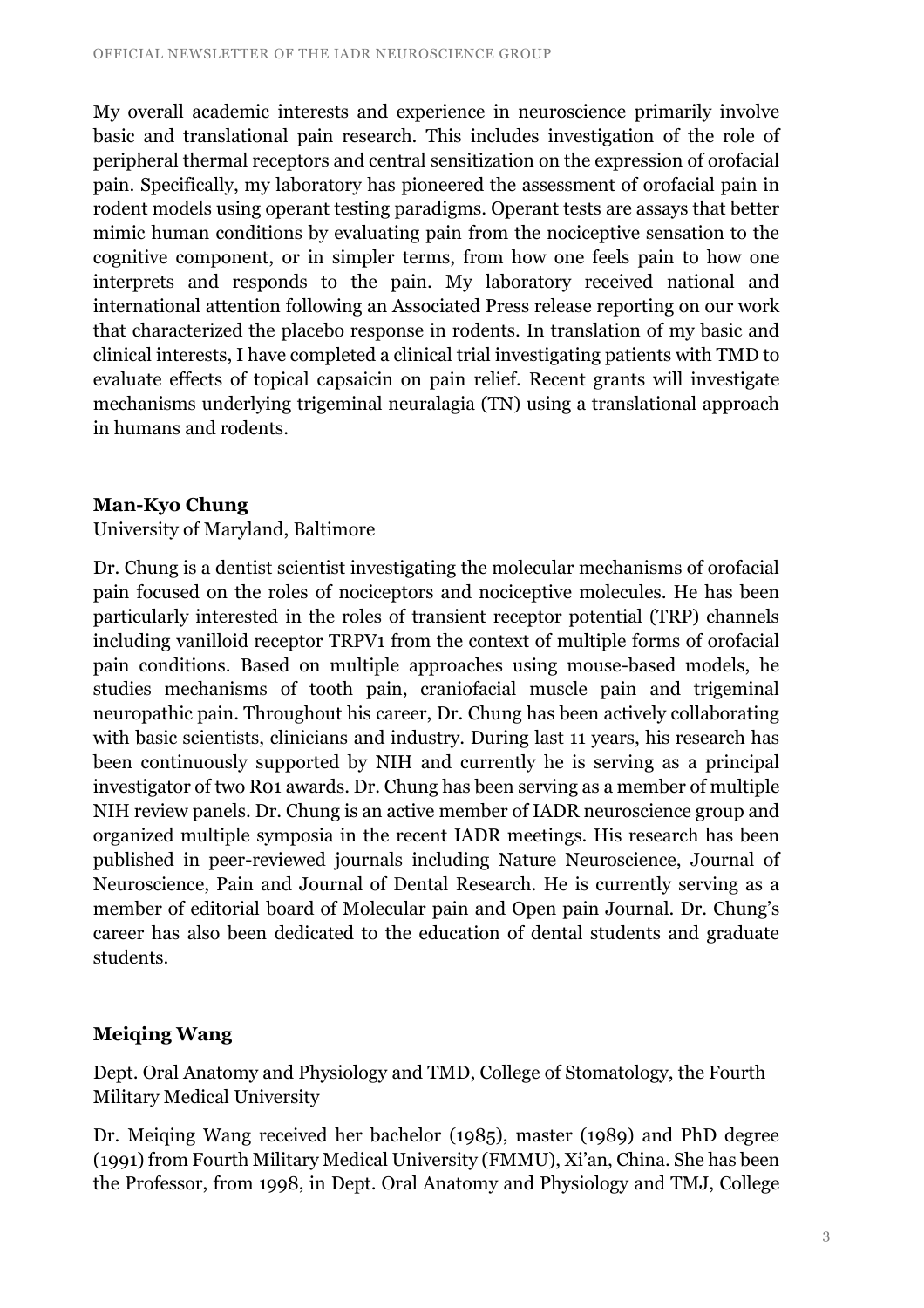of Stomatology, FMMU. Her research interesting is dental occlusion and temporomandibular joint (TMJ). She has taken the position of the vice president of the Society of TMD and Occlusion and the president of Occlusion Branch, Chinese Stomatological Association (CSA). She is the editorial board member of J Bone Mineral Res, J Oral Rehabil, Arch Oral Biol, CRANIO, and Bone Res, and was the editorial board member of J Dent Res (2015-2018). She treats over 30 TMD patients per week from 1997. She has published more than 200 papers, including over 60 English papers on animal models and TMD patients, to expression her scientific view point that occlusion takes a role in TMD. She has also edited and published 4 books in Chinese on Oral Anatomy and Physiology and Occlusion. She has supervised more than 50 postgraduate students. She has won the awards of Education Progress in Military (1997), the Science and Technology Progress in Military (Second Class, 2003) and in Shaaxi Province (First Class, 2005). She was honored as the Excellent Teacher of Chinese Military Schools (1998, 2006, 2010).

# **Nikolaos Giannakopoulos**

University Clinic of Würzburg, Germany

Nikolaos Giannakopoulos is Associate Professor at the Department of Prosthodontics, University Clinic of Würzburg, Germany. His research covers oral physiology, painful disorders of the stomatognathic system and endpoints of prosthodontic treatment. He is treasurer of the European Academy of Craniomandibular Disorders. His research focus is related to innovative scanning method for assessment of masticatory performance. He also collaborates on studies investigating a sophisticated finite-element-model of the stomatognathic system, which can realistically simulate the chewing process under different conditions

# **Candidates nominated for Councilor**

#### **Crystal Stinson**

Texas A&M University College of Dentistry

After winning the Wiley-Blackwell Young investigator award in 2017, I began to be more involved with the Neuroscience group but due to pregnancy and a leave of absence for maternity, I was unable to fulfill my duties as public relations officer to the best of my abilities. In 2018, I was assisted by Dr. Kulkarni and senior officers in organizing a Lunch and Learn at AADR on Orofacial Pain Testing in Rodents which was a success. I have since returned to faculty full time and I am ready and committed to working with the Neuroscience group as a Councilor and as a liaison to young investigators. I am currently a tenure-track assistant professor at Texas A&M University College of Dentistry and I am funded for research in the areas of addiction and orofacial pain. I am fully capable of being our voice and vote at the IADR council meetings and with global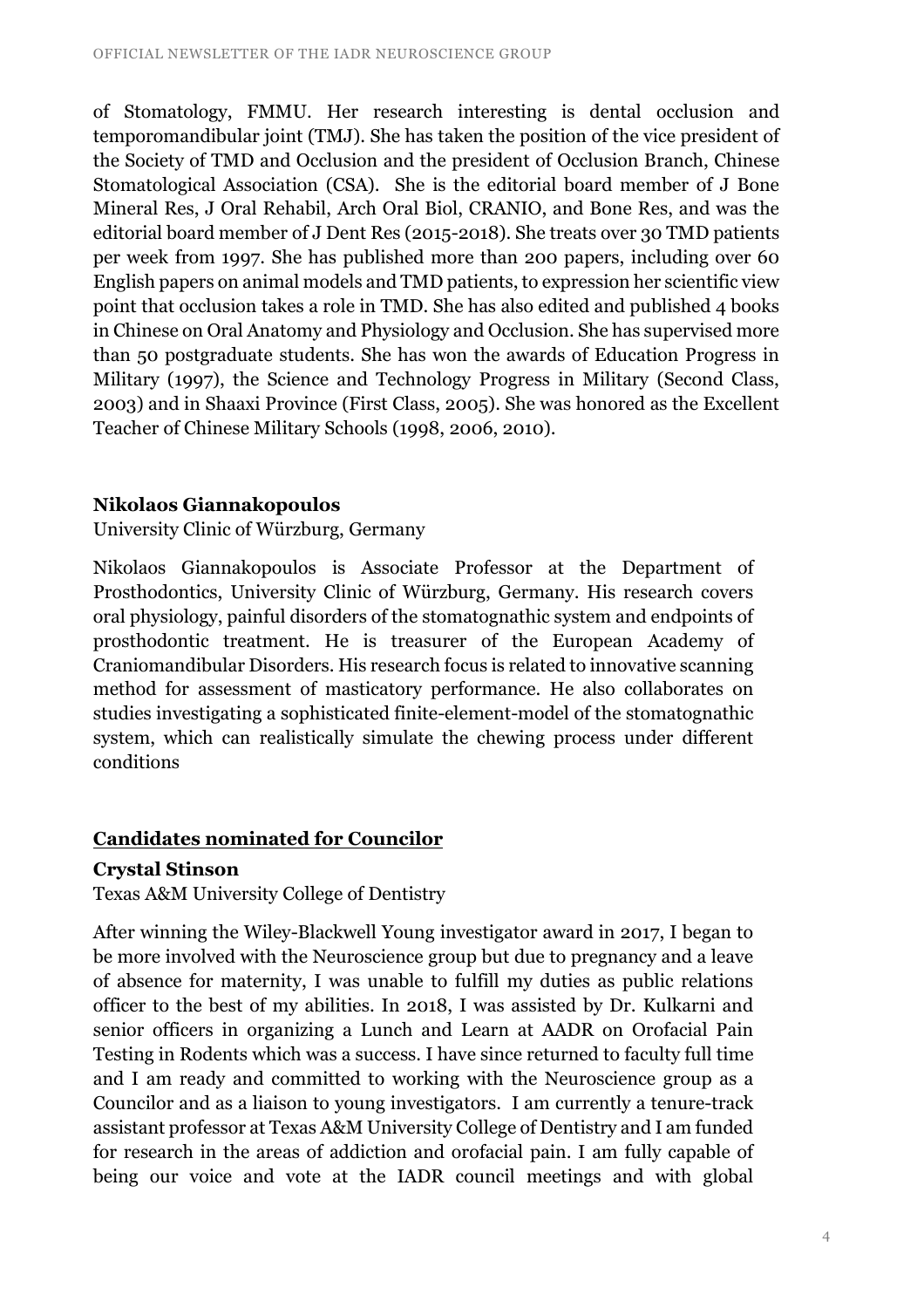headquarters. I will keep the group informed and promptly report all correspondence. In addition to group membership growth, I will work to increase the engagement of young investigators. I would also like to participate in abstract reviewing for our scientific group and organizing symposia. I have been a Neuroscience group member since 2014 and have attended all but one AADR sessions since 2011. I am the current Dallas Chapter-AADR Vice president and President-Elect with a vision of supreme service in this organization. I would be honored to serve the Neuroscience group in any and all capacities needed.

#### **Somsak Mitrirattanakul**

Mahidol University - Faculty of Dentistry – Bangkok

Dr. Somsak Mitrirattanakul, is Diplomate in the American Board of Orofacial Pain, Residency Certificated in Orofacial Pain and Dysfunction, and Ph.D. in Oral Biology. He is also Diplomate in the Thai Board of Dental Occlusion and Orofacial Pain. His expertise focus on Orofacial pain, Temporomandibular disorders, Dental Occlusion, Dental Sleep medicine. Dr. Mitrirattanakul has been serving the IADR - Neuroscience Group during the last years as Secretary-Treasurer, VP, and President. Therefore, he has a comprehensive knowledge of all the group activities and can give a great contribution as the Group Councilor.

## **Yi Ye**

New York University

I am interested in an opportunity to volunteer as a councilor at the Neuroscience Group. I will be honored to serve the AADR community.

I believe that I process the skillset that the Neuroscience Group needs from their volunteers. Currently, I am an Assistant professor, Associate Director of Clinical Research Operations in Bluestone Center for Clinical Research, New York University College of Dentistry. I am a neuroscientist focusing on mechanisms of oral cancer pain. Working with a team composed of clinicians, clinical research coordinators, and basic scientists, I have honed communication and administrative skills to interact with people from diverse backgrounds and cross disciplines. During my MBA training from 2014 to 2017 at NYU Stern School of Business, I further enhanced my leadership and management skills. In addition, I have experience serving at the Engagement Work Group at American Pain Society (APS) to help expand APS membership and improve member experience. As a woman and foreign scholar in the early part of my career, I am particularly interested in science policy-making to engage, support, and empower women, international scholars, and all early-career neuroscience researchers.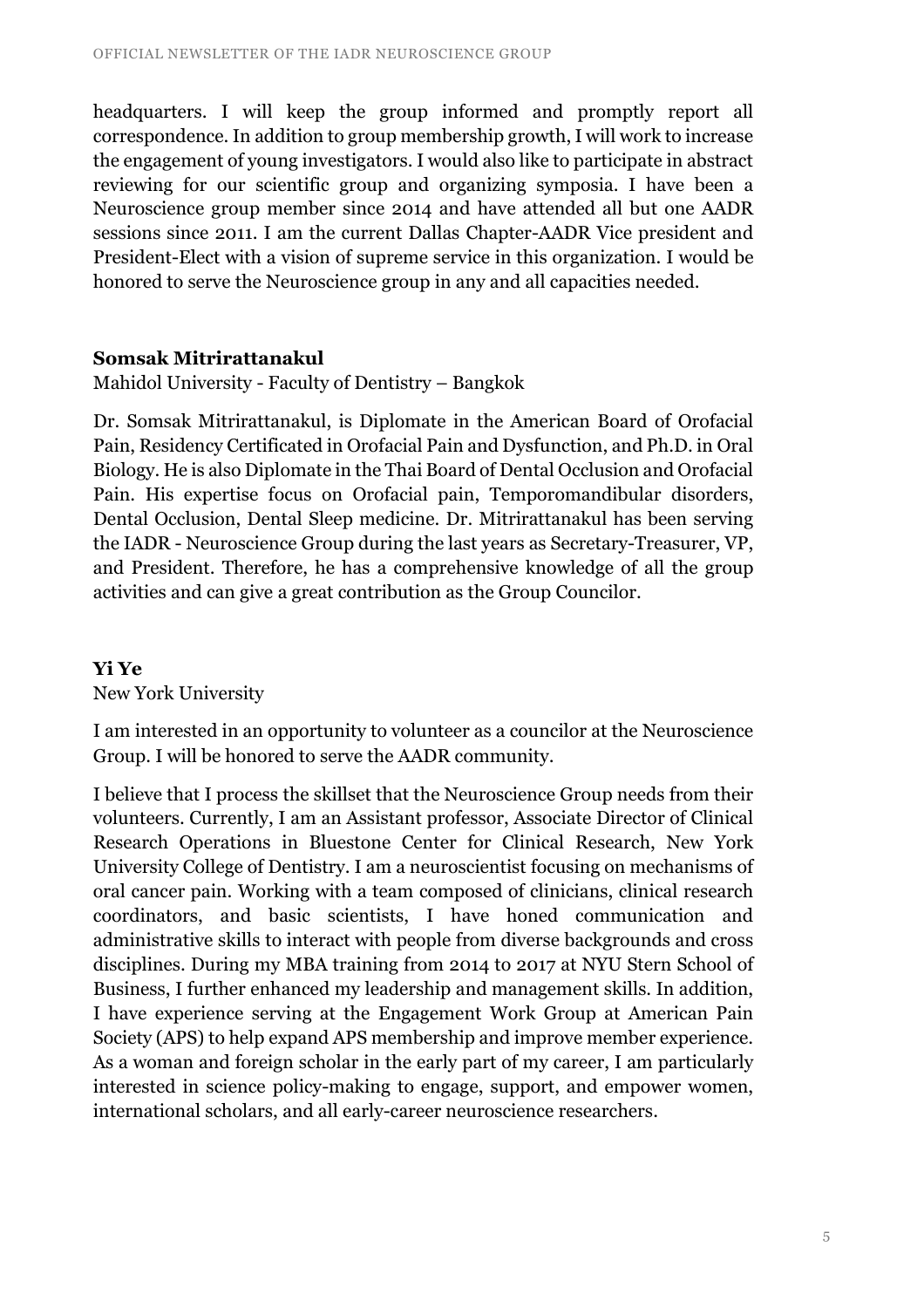Thank you for considering my interest in becoming a councilor for Neuroscience Group. I am prepared to serve and help advance the AADR mission. I would be excited to help your organization and I am confident I can make a difference.

# SOCIETY FOR NEUROSCIENCE SATELLITE MEETING – A N N O U N C E M E N T

Prof. Limor Avivi-Arber (University of Toronto) and her colleagues, Prof. Teresa Lever (University of Missouri) and Dr. Kazutaka Takahashi (University of Chicago) have been organizing a Society for Neuroscience Satellite Symposia focusing on oral functions and their neural mechanisms. This year, our 5<sup>th</sup> symposium will be held on October 18<sup>th</sup> at the Shirley Ryan AbilityLab in Chicago. This is a whole day event. Registration for the event is free. The symposium will showcase a wide spectrum of research spanning from clinical assessments of orofacial disability, such as swallowing, to molecular and genetic basis of neural control of orofacial behaviors. The event will provide insights into the latest discoveries in neural mechanisms underlying orofacial functions and rehabilitation in humans and animals. This event is unique, as it brings together dental surgeons, speech language pathologists, engineers and neuroscientists whose research has been focusing on the orofacial region. In this  $5<sup>th</sup>$  symposium we will have a great line-up of international and diverse speakers including Prof. Shaheen Hamdy and our own Prof. Man-Kyo Chung. As a part of the event, we will be accepting posters to be presented at the meeting and you can choose to submit your poster in a pdf format when you register for the event.

For more information please visit <https://home.uchicago.edu/~kazutaka/SfN2019Satellite.html>

The Society for Neuroscience is the largest neuroscience organization worldwide. Approximately 30,000 neuroscientists, clinicians, and advocates are expected to attend the meeting this year. This is an event you do not want to miss. For more information visit <https://www.sfn.org/Meetings/Neuroscience-2019>

For any questions please contact limor.avivi.arber@utoronto.ca

# FRONTIERS IN NEUROSCIENCE RESEARCH TOPIC

In collaboration with the journal Frontiers in Neuroscience, a Research Topic puts together contributions from international experts in orofacial neuroscience in an open-